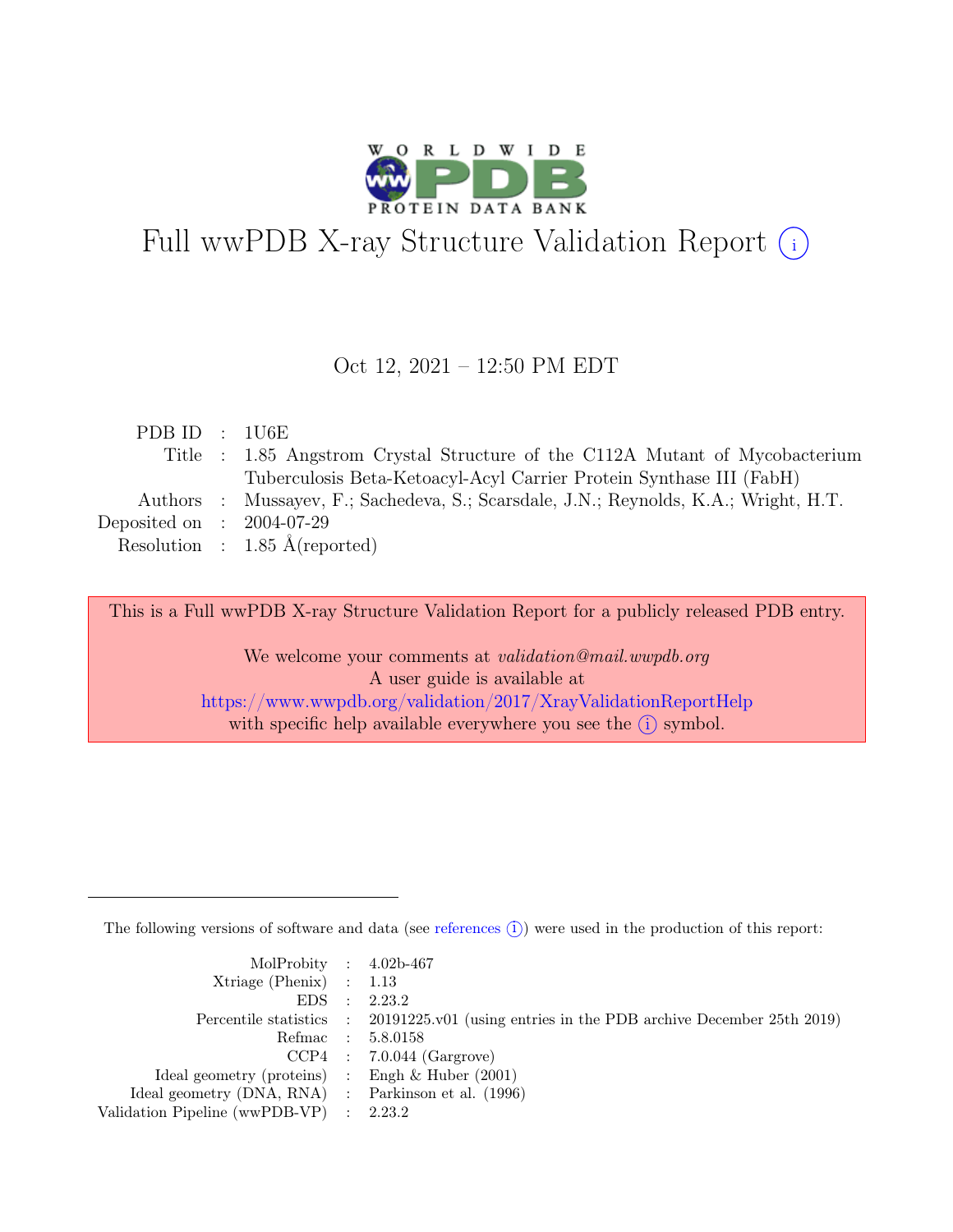## 1 Overall quality at a glance  $(i)$

The following experimental techniques were used to determine the structure: X-RAY DIFFRACTION

The reported resolution of this entry is 1.85 Å.

Percentile scores (ranging between 0-100) for global validation metrics of the entry are shown in the following graphic. The table shows the number of entries on which the scores are based.



| Metric                | Whole archive<br>$(\#Entries)$ | Similar resolution<br>$(\# \text{Entries}, \text{ resolution range}(\AA))$ |  |  |
|-----------------------|--------------------------------|----------------------------------------------------------------------------|--|--|
| Clashscore            | 141614                         | $2625(1.86-1.86)$                                                          |  |  |
|                       |                                |                                                                            |  |  |
| Ramachandran outliers | 138981                         | $2592(1.86-1.86)$                                                          |  |  |
| Sidechain outliers    | 138945                         | $2592(1.86-1.86)$                                                          |  |  |
| RSRZ outliers         | 127900                         | 2436 (1.86-1.86)                                                           |  |  |

The table below summarises the geometric issues observed across the polymeric chains and their fit to the electron density. The red, orange, yellow and green segments of the lower bar indicate the fraction of residues that contain outliers for  $>=$  3, 2, 1 and 0 types of geometric quality criteria respectively. A grey segment represents the fraction of residues that are not modelled. The numeric value for each fraction is indicated below the corresponding segment, with a dot representing fractions <=5% The upper red bar (where present) indicates the fraction of residues that have poor fit to the electron density. The numeric value is given above the bar.

| Mol | Chain | Length | Quality of chain |     |  |  |  |
|-----|-------|--------|------------------|-----|--|--|--|
|     |       | 335    | 5%<br>92%        | 7%  |  |  |  |
|     |       | 335    | $7\%$<br>89%     | 10% |  |  |  |

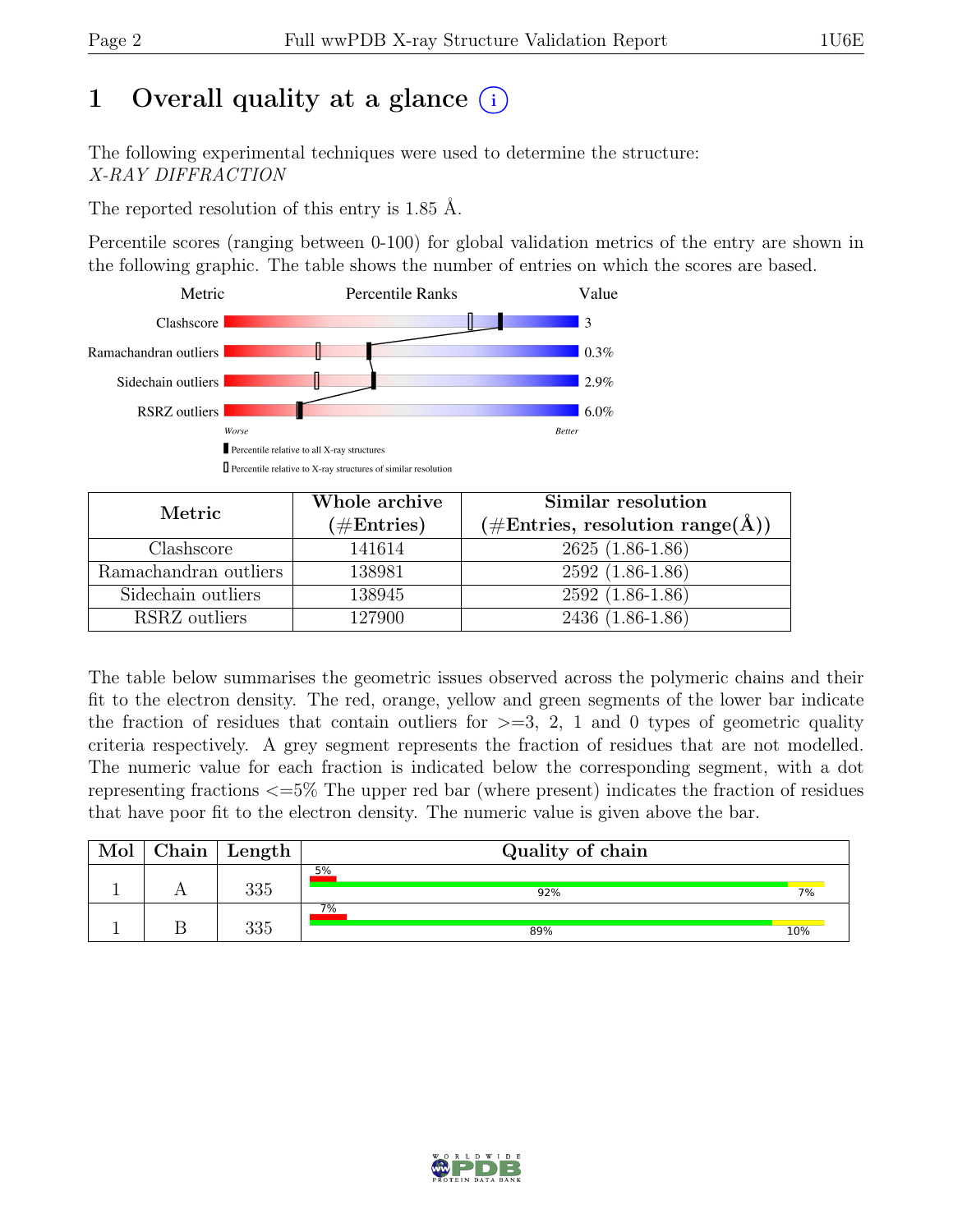## 2 Entry composition  $(i)$

There are 3 unique types of molecules in this entry. The entry contains 5455 atoms, of which 0 are hydrogens and 0 are deuteriums.

In the tables below, the ZeroOcc column contains the number of atoms modelled with zero occupancy, the AltConf column contains the number of residues with at least one atom in alternate conformation and the Trace column contains the number of residues modelled with at most 2 atoms.

• Molecule 1 is a protein called 3-oxoacyl-[acyl-carrier-protein] synthase III.

| Mol |  | Chain Residues | Atoms    |                |              |  |  | ZeroOcc   AltConf   Trace |  |
|-----|--|----------------|----------|----------------|--------------|--|--|---------------------------|--|
|     |  | 334            | Total    | $C = N$        |              |  |  |                           |  |
|     |  | 2468           | 1541     | 429            | 485 13       |  |  |                           |  |
|     |  | 334            | Total    | $\overline{C}$ | $\mathbb{N}$ |  |  |                           |  |
|     |  | 2427           | 1516 428 |                | 470 13       |  |  |                           |  |

There are 2 discrepancies between the modelled and reference sequences:

| Chain |     | Residue   Modelled   Actual |            | Comment                          | Reference |
|-------|-----|-----------------------------|------------|----------------------------------|-----------|
|       |     | ALA                         | <b>CYS</b> | engineered mutation   UNP P0A574 |           |
|       | 112 |                             | <b>CYS</b> | engineered mutation   UNP P0A574 |           |

• Molecule 2 is CHLORIDE ION (three-letter code: CL) (formula: Cl).

|  | $Mol$   Chain   Residues | Atoms    | $ZeroOcc \mid AltConf \mid$ |
|--|--------------------------|----------|-----------------------------|
|  |                          | Total Cl |                             |
|  |                          | Total Cl |                             |

• Molecule 3 is water.

|  | Mol   Chain   Residues | Atoms                 | $ZeroOcc \mid AltConf \mid$ |
|--|------------------------|-----------------------|-----------------------------|
|  | 310                    | Total O<br>310 310    |                             |
|  | 246                    | Total O<br>246<br>246 |                             |

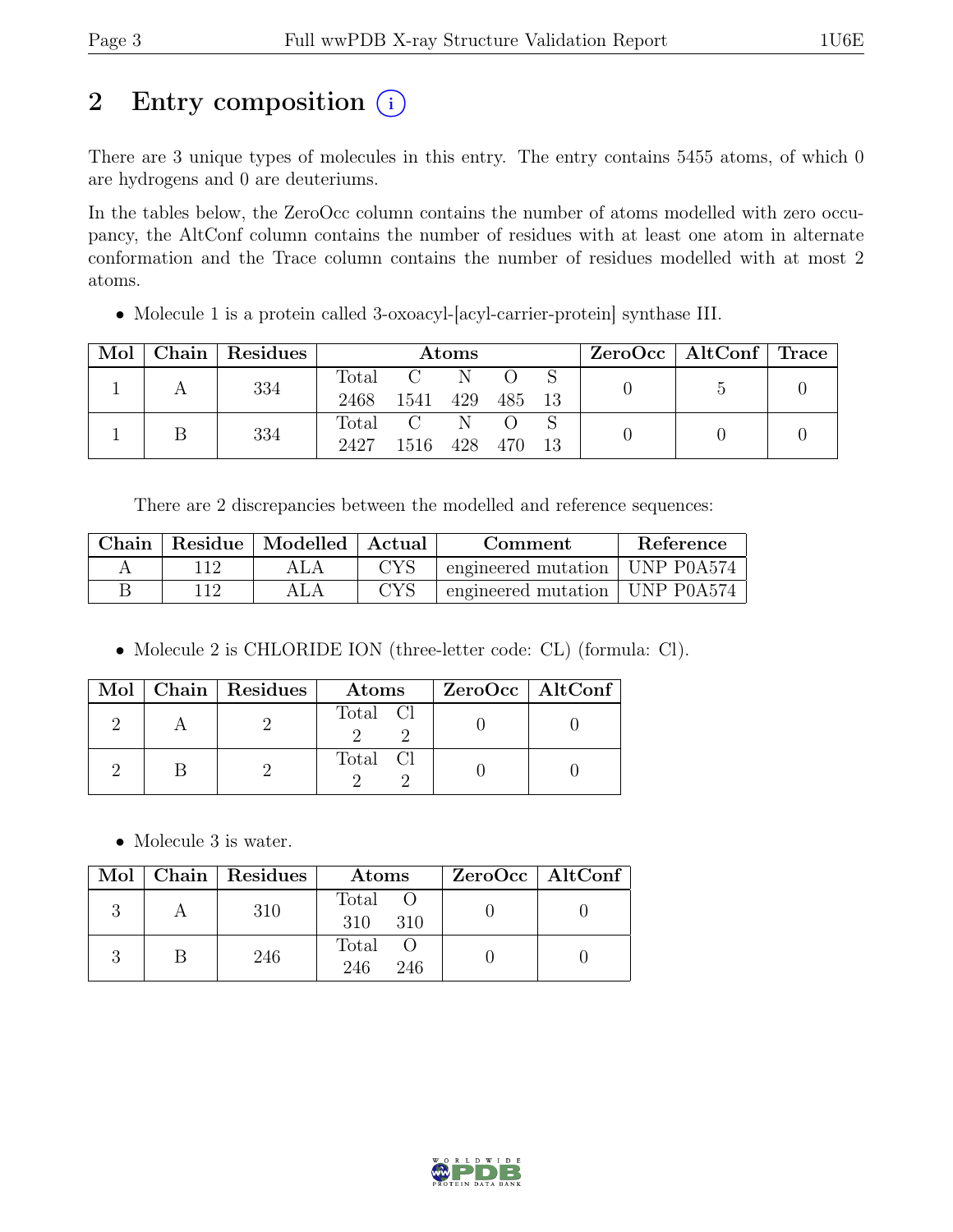## 3 Residue-property plots  $(i)$

These plots are drawn for all protein, RNA, DNA and oligosaccharide chains in the entry. The first graphic for a chain summarises the proportions of the various outlier classes displayed in the second graphic. The second graphic shows the sequence view annotated by issues in geometry and electron density. Residues are color-coded according to the number of geometric quality criteria for which they contain at least one outlier:  $green = 0$ , yellow  $= 1$ , orange  $= 2$  and red  $= 3$  or more. A red dot above a residue indicates a poor fit to the electron density (RSRZ > 2). Stretches of 2 or more consecutive residues without any outlier are shown as a green connector. Residues present in the sample, but not in the model, are shown in grey.

• Molecule 1: 3-oxoacyl-[acyl-carrier-protein] synthase III





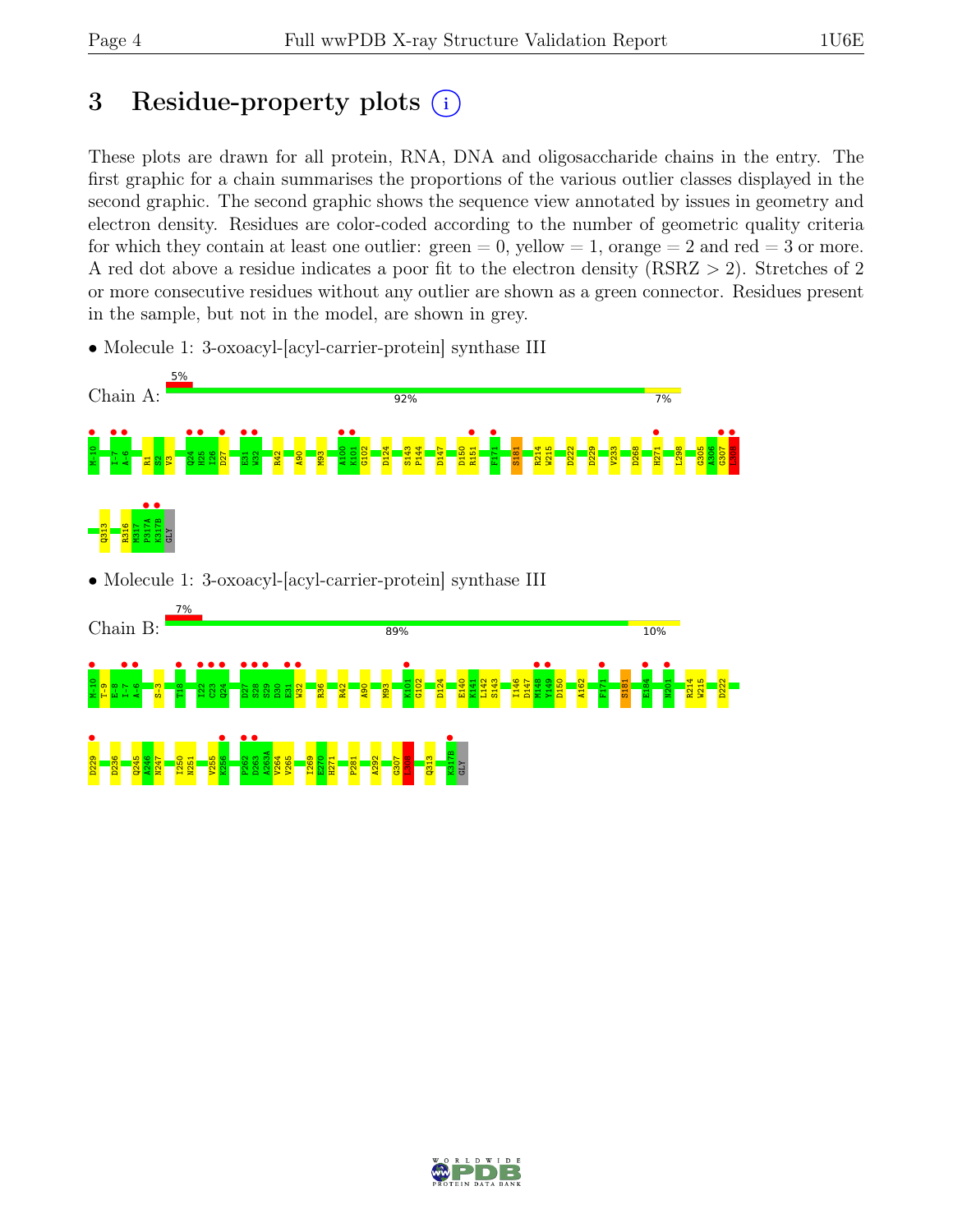## 4 Data and refinement statistics  $(i)$

| Property                                                             | Value                                              | Source     |
|----------------------------------------------------------------------|----------------------------------------------------|------------|
| Space group                                                          | P 21 21 21                                         | Depositor  |
| $\overline{Cell}$ constants                                          | $109.02\text{\AA}$<br>$55.26\text{\AA}$<br>110.98Å |            |
| a, b, c, $\alpha$ , $\beta$ , $\gamma$                               | $90.00^\circ$<br>$90.00^\circ$<br>$90.00^\circ$    | Depositor  |
| Resolution $(A)$                                                     | 1.85<br>26.90<br>$\equiv$                          | Depositor  |
|                                                                      | 26.89<br>2.00<br>$\frac{1}{2}$                     | <b>EDS</b> |
| % Data completeness                                                  | $97.5(26.90-1.85)$                                 | Depositor  |
| (in resolution range)                                                | $99.7(26.89-2.00)$                                 | <b>EDS</b> |
| $R_{merge}$                                                          | (Not available)                                    | Depositor  |
| $\mathrm{R}_{sym}$                                                   | 0.04                                               | Depositor  |
| $\langle I/\sigma(I) \rangle$ <sup>1</sup>                           | 6.94 (at $1.99\text{\AA}$ )                        | Xtriage    |
| Refinement program                                                   | REFMAC 5.1.24                                      | Depositor  |
|                                                                      | 0.180<br>0.206                                     | Depositor  |
| $R, R_{free}$                                                        | (Not available)<br>0.188                           | DCC        |
| $R_{free}$ test set                                                  | No test flags present.                             | wwPDB-VP   |
| Wilson B-factor $(A^2)$                                              | 19.0                                               | Xtriage    |
| Anisotropy                                                           | 0.496                                              | Xtriage    |
| Bulk solvent $k_{sol}(e/\mathring{A}^3)$ , $B_{sol}(\mathring{A}^2)$ | $0.38$ , 48.7                                      | <b>EDS</b> |
| L-test for twinning <sup>2</sup>                                     | $>$ = 0.50, < $L^2$ > = 0.33<br>< L                | Xtriage    |
| Estimated twinning fraction                                          | $0.003$ for $-h, l, k$                             | Xtriage    |
| $F_o, F_c$ correlation                                               | 0.95                                               | <b>EDS</b> |
| Total number of atoms                                                | 5455                                               | wwPDB-VP   |
| Average B, all atoms $(A^2)$                                         | $13.0\,$                                           | wwPDB-VP   |

Xtriage's analysis on translational NCS is as follows: The analyses of the Patterson function reveals a significant off-origin peak that is 29.39 % of the origin peak, indicating pseudo-translational symmetry. The chance of finding a peak of this or larger height randomly in a structure without pseudo-translational symmetry is equal to 1.5620e-03. The detected translational NCS is most likely also responsible for the elevated intensity ratio.

<sup>&</sup>lt;sup>2</sup>Theoretical values of  $\langle |L| \rangle$ ,  $\langle L^2 \rangle$  for acentric reflections are 0.5, 0.333 respectively for untwinned datasets, and 0.375, 0.2 for perfectly twinned datasets.



<span id="page-4-1"></span><span id="page-4-0"></span><sup>1</sup> Intensities estimated from amplitudes.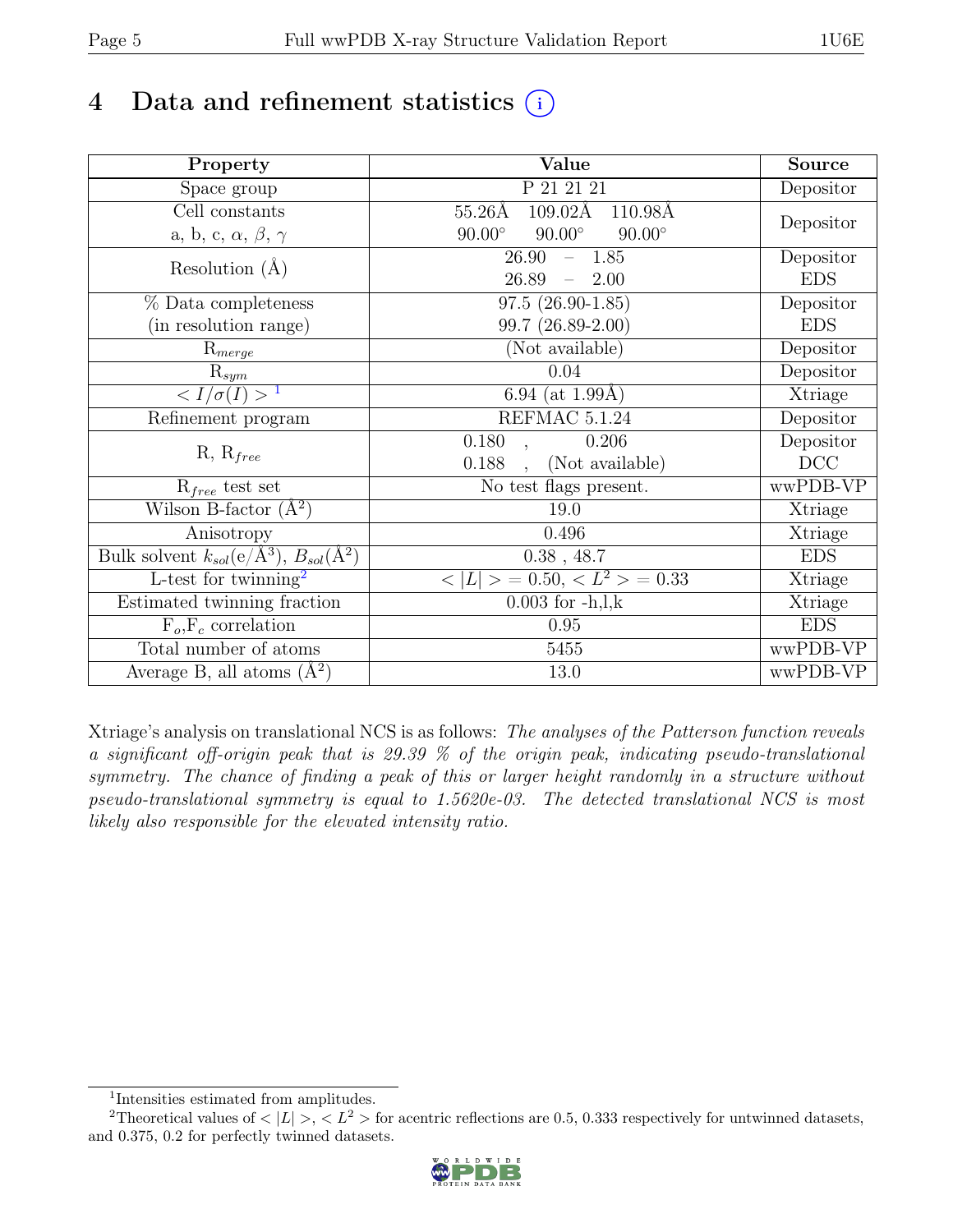# 5 Model quality  $(i)$

## 5.1 Standard geometry  $(i)$

Bond lengths and bond angles in the following residue types are not validated in this section: CL

The Z score for a bond length (or angle) is the number of standard deviations the observed value is removed from the expected value. A bond length (or angle) with  $|Z| > 5$  is considered an outlier worth inspection. RMSZ is the root-mean-square of all Z scores of the bond lengths (or angles).

| Mol  | Chain |      | Bond lengths | Bond angles |                    |  |
|------|-------|------|--------------|-------------|--------------------|--|
|      |       | RMSZ | $\# Z  > 5$  | RMSZ        | $\# Z  > 5$        |  |
|      |       | 0.37 | 0/2517       | 0.71        | $4/3424$ $(0.1\%)$ |  |
|      | В     | 0.36 | 0/2471       | 0.71        | $4/3364$ $(0.1\%)$ |  |
| A 11 | All   | 0.36 | 0/4988       | 0.71        | $8/6788(0.1\%)$    |  |

Chiral center outliers are detected by calculating the chiral volume of a chiral center and verifying if the center is modelled as a planar moiety or with the opposite hand.A planarity outlier is detected by checking planarity of atoms in a peptide group, atoms in a mainchain group or atoms of a sidechain that are expected to be planar.

|  | Mol   Chain   $\#\text{Chirality outliers}$   $\#\text{Planarity outliers}$ |
|--|-----------------------------------------------------------------------------|
|  |                                                                             |
|  |                                                                             |
|  |                                                                             |

There are no bond length outliers.

All (8) bond angle outliers are listed below:

| Mol | Chain | Res | <b>Type</b> | Atoms                         | Ζ    | Observed $(°)$ | Ideal <sup>(o</sup> ) |
|-----|-------|-----|-------------|-------------------------------|------|----------------|-----------------------|
|     | В     | 147 | <b>ASP</b>  | $CB-CG-OD2$                   | 6.45 | 124.11         | 118.30                |
|     | A     | 147 | <b>ASP</b>  | $CB-CG-OD2$                   | 5.81 | 123.53         | 118.30                |
|     | А     | 150 | <b>ASP</b>  | $CB-CG-OD2$                   | 5.64 | 123.38         | 118.30                |
|     | B     | 229 | <b>ASP</b>  | $CB-CG-OD2$                   | 5.50 | 123.25         | 118.30                |
|     | B     | 150 | <b>ASP</b>  | $CB-CG-OD2$                   | 5.48 | 123.23         | 118.30                |
|     | А     | 268 | <b>ASP</b>  | $\overline{\text{CB-CG-OD2}}$ | 5.42 | 123.18         | 118.30                |
|     | А     | 229 | <b>ASP</b>  | $CB-CG-OD2$                   | 5.41 | 123.17         | 118.30                |
|     | B     | 236 | ASP         | $CB-CG-OD2$                   | 5.11 | 122.90         | 118.30                |

There are no chirality outliers.

All (2) planarity outliers are listed below:

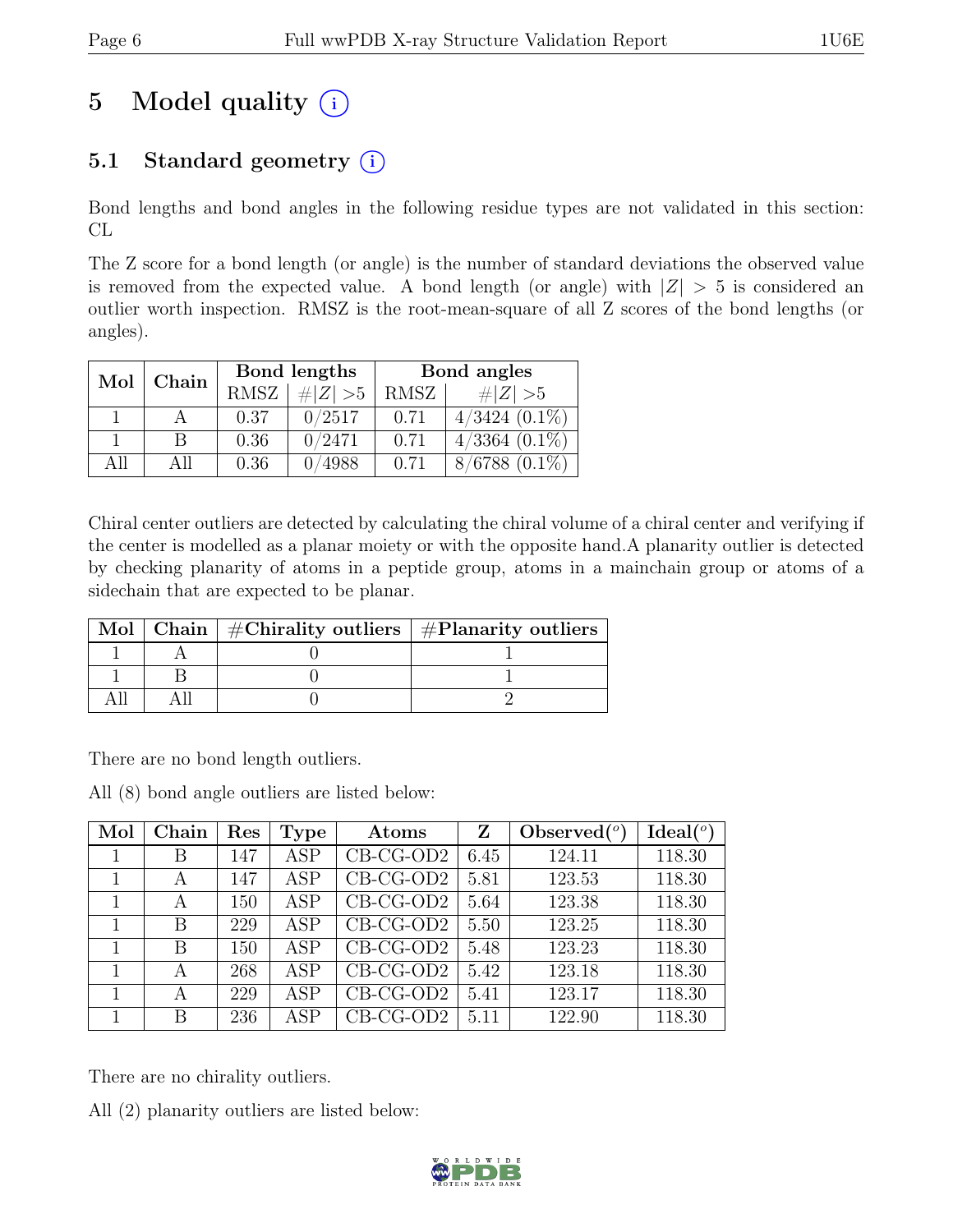| Mol   Chain   Res   Type   Group |     |           |         |
|----------------------------------|-----|-----------|---------|
|                                  | 307 | $\rm GLY$ | Peptide |
|                                  | 307 | GLY       | Peptide |

### 5.2 Too-close contacts  $(i)$

In the following table, the Non-H and H(model) columns list the number of non-hydrogen atoms and hydrogen atoms in the chain respectively. The H(added) column lists the number of hydrogen atoms added and optimized by MolProbity. The Clashes column lists the number of clashes within the asymmetric unit, whereas Symm-Clashes lists symmetry-related clashes.

|   |      |      |    | Mol   Chain   Non-H   H(model)   H(added)   Clashes   Symm-Clashes |
|---|------|------|----|--------------------------------------------------------------------|
|   | 2468 | 2425 | 15 |                                                                    |
|   | 2427 | 2389 | 18 |                                                                    |
|   |      |      |    |                                                                    |
|   |      |      |    |                                                                    |
|   | 310  |      |    |                                                                    |
| R | 246  |      |    |                                                                    |
|   | 5455 | 4814 | 28 |                                                                    |

The all-atom clashscore is defined as the number of clashes found per 1000 atoms (including hydrogen atoms). The all-atom clashscore for this structure is 3.

All (28) close contacts within the same asymmetric unit are listed below, sorted by their clash magnitude.

| Atom-1             | Atom-2              | Interatomic      | Clash          |
|--------------------|---------------------|------------------|----------------|
|                    |                     | distance $(\AA)$ | overlap<br>(A) |
| 1: A:316: ARG: NH1 | 1:B:9:THR:O         | 2.27             | 0.68           |
| 1: B:251: ASN:O    | 1:B:255:VAL:HG23    | 2.03             | 0.59           |
| 1:B:264:VAL:HG11   | 1:B:292:ALA:HB1     | 1.87             | 0.56           |
| 1: B:308: LEU: H   | 1:B:308:LEU:HD23    | 1.71             | 0.56           |
| 1:A:27:ASP:H       | 1:A:151:ARG:NH2     | 2.05             | 0.55           |
| 1:A:90:ALA:O       | 1: A:93:MET:HG2     | 2.12             | 0.50           |
| 1:A:124:ASP:HB3    | 1:B:124:ASP:HB3     | 1.94             | 0.50           |
| 1: A:181: SER:O    | 1: B: 102: GLY: HA2 | 2.13             | 0.48           |
| 1:A:308:LEU:H      | 1:A:308:LEU:HD23    | 1.78             | 0.48           |
| 1: B:255: VAL:HG21 | 1: B:265: VAL:HG21  | 1.95             | 0.48           |
| 1:B:308:LEU:HD23   | 1:B:308:LEU:N       | 2.28             | 0.47           |
| 1: B:215:TRP:CD2   | 1:B:308:LEU:HD13    | 2.52             | 0.45           |
| 1:A:308:LEU:HD23   | 1: A:308:LEU: N     | 2.31             | 0.45           |
| 1: B:90: ALA:O     | 1: B:93:MET:HG2     | 2.17             | 0.44           |
| 1:A:1:ARG:NH2      | 1:B:3:SER:HB3       | 2.32             | 0.44           |
| 1: A:215:TRP:CD2   | 1:A:308:LEU:HD13    | 2.53             | 0.43           |

Continued on next page...

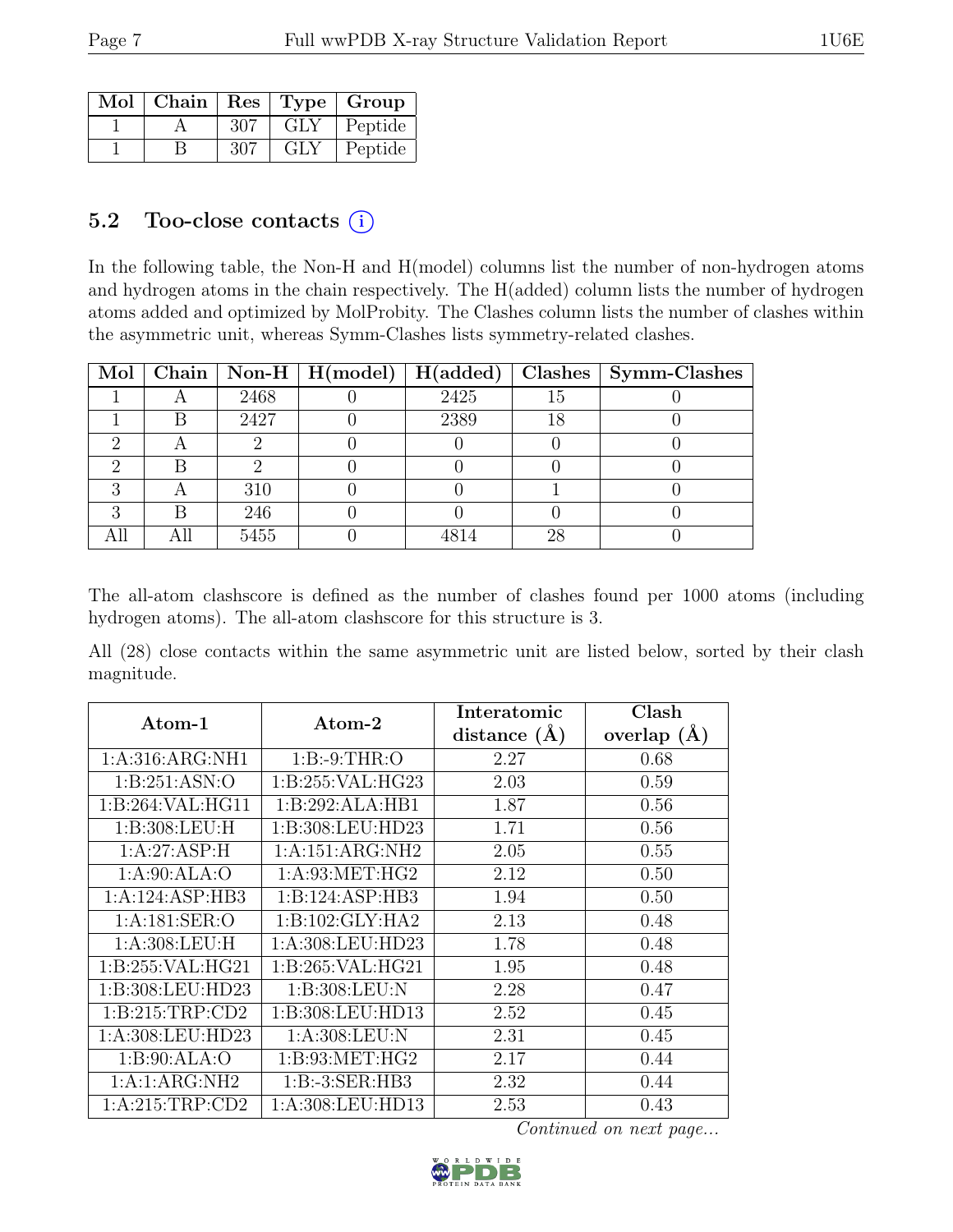| Atom-1              | Atom-2            | Interatomic    | Clash           |
|---------------------|-------------------|----------------|-----------------|
|                     |                   | distance $(A)$ | overlap $(\AA)$ |
| 1: A:305: GLY:O     | 1: A:308:LEU:HA   | 2.19           | 0.43            |
| 1:B:162:ALA:HB3     | 1:B:281:PRO:HB2   | 2.00           | 0.42            |
| 1:A:151:ARG:HE      | 1:A:151:ARG:HB3   | 1.69           | 0.42            |
| 1:B:140:GLU:HG3     | 1:B:142:LEU:HG    | 2.02           | 0.42            |
| 1: B:32:TRP:CE2     | 1: B:36: ARG: HG3 | 2.54           | 0.41            |
| 1: A:3: VAL: HG22   | 3:A:638:HOH:O     | 2.21           | 0.41            |
| 1: B:245: GLN:HB3   | 1:B:269:ILE:HB    | 2.02           | 0.41            |
| 1: A:143: SER:OG    | 1:A:144:PRO:HD3   | 2.20           | 0.41            |
| 1:B:247:ASN:HB3     | 1:B:250:ILE:HD12  | 2.02           | 0.41            |
| 1:A:102:GLY:HA2     | 1:B:181:SER:O     | 2.21           | 0.40            |
| 1:B:143:SER:HA      | 1:B:146:ILE:HD12  | 2.03           | 0.40            |
| 1: A:233: VAL: HG11 | 1:A:298:LEU:HD21  | 2.03           | 0.40            |

Continued from previous page...

There are no symmetry-related clashes.

#### 5.3 Torsion angles (i)

#### 5.3.1 Protein backbone (i)

In the following table, the Percentiles column shows the percent Ramachandran outliers of the chain as a percentile score with respect to all X-ray entries followed by that with respect to entries of similar resolution.

The Analysed column shows the number of residues for which the backbone conformation was analysed, and the total number of residues.

|     | $Mol$   Chain | Analysed                                 | Favoured   Allowed   Outliers   Percentiles |          |          |                 |               |
|-----|---------------|------------------------------------------|---------------------------------------------|----------|----------|-----------------|---------------|
|     |               | $337/335$ (101\%)   327 (97\%)   9 (3\%) |                                             |          | $1(0\%)$ | $\overline{41}$ | <sup>26</sup> |
|     |               | $332/335(99\%)$                          | $320(96\%)$ 11 (3\%)                        |          | $1(0\%)$ | 41              | <sup>26</sup> |
| All | All           | $669/670$ (100%)   647 (97%)             |                                             | 20 (3\%) | $2(0\%)$ | 41              | <sup>26</sup> |

All (2) Ramachandran outliers are listed below:

| Mol | Chain | Res | Type |
|-----|-------|-----|------|
|     |       | 308 | L HI |
|     |       |     | ыL   |

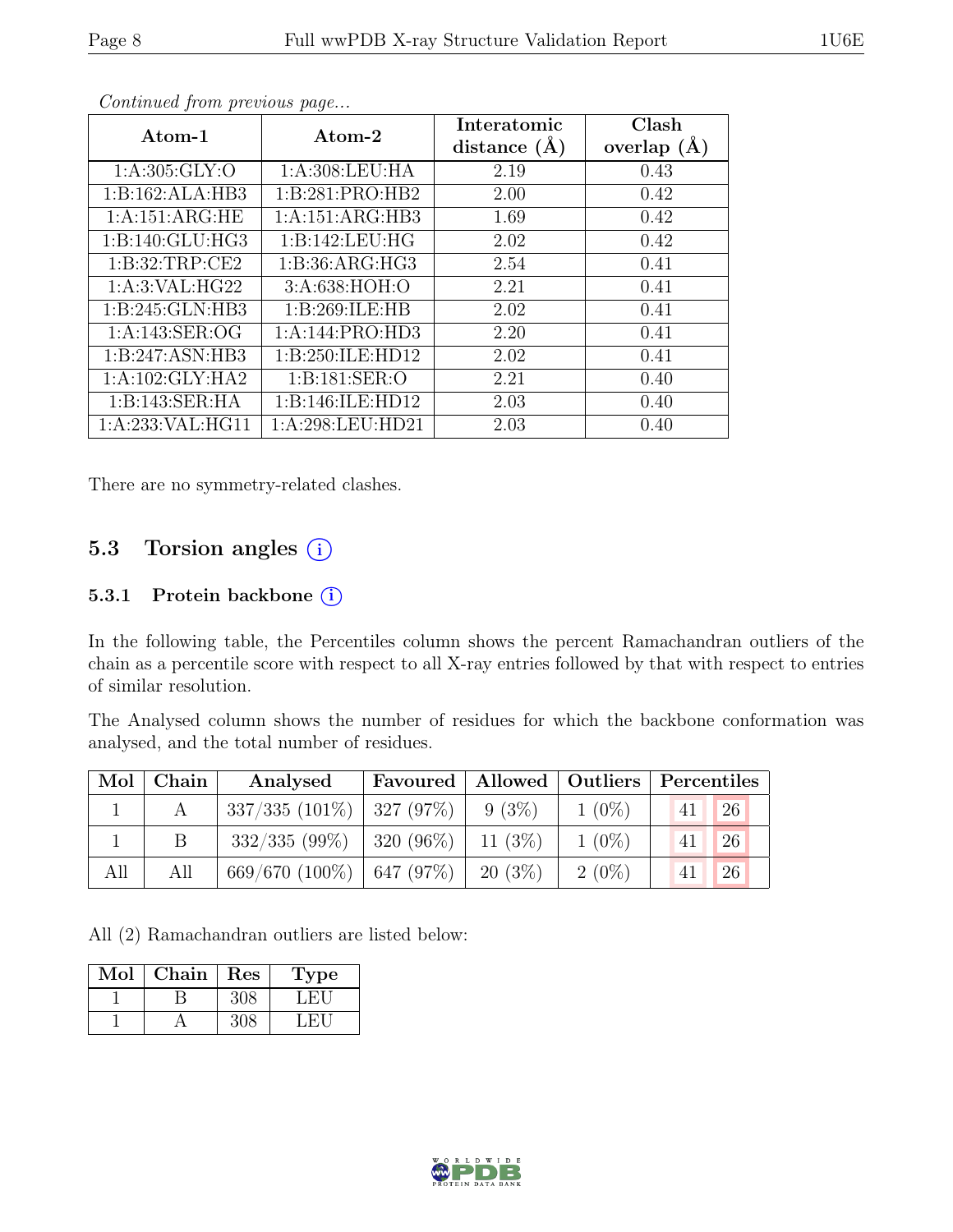#### 5.3.2 Protein sidechains  $(i)$

In the following table, the Percentiles column shows the percent sidechain outliers of the chain as a percentile score with respect to all X-ray entries followed by that with respect to entries of similar resolution.

The Analysed column shows the number of residues for which the sidechain conformation was analysed, and the total number of residues.

| Mol | Chain | Analysed            | Rotameric   | Outliers | Percentiles |
|-----|-------|---------------------|-------------|----------|-------------|
|     |       | $249/245(102\%)$    | 242 (97%)   | 7(3%)    | 27<br>43    |
|     |       | $242/245(99\%)$     | 235 $(97%)$ | 7(3%)    | 26<br>42    |
| All | All   | $491/490$ $(100\%)$ | 477 (97%)   | 14 (3\%) | 26<br>42    |

All (14) residues with a non-rotameric sidechain are listed below:

| Mol            | Chain        | Res | <b>Type</b> |
|----------------|--------------|-----|-------------|
| $\mathbf{1}$   | A            | 42  | ARG         |
| $\mathbf 1$    | A            | 181 | <b>SER</b>  |
| $\mathbf{1}$   | $\mathbf{A}$ | 214 | $\rm{ARG}$  |
| $\mathbf 1$    | A            | 222 | <b>ASP</b>  |
| $\overline{1}$ | $\mathbf{A}$ | 271 | <b>HIS</b>  |
| $\mathbf 1$    | $\mathbf{A}$ | 308 | <b>LEU</b>  |
| $\overline{1}$ | $\mathbf{A}$ | 313 | GLN         |
| $\mathbf 1$    | B            | 42  | $\rm{ARG}$  |
| $\mathbf{1}$   | B            | 181 | <b>SER</b>  |
| 1              | B            | 214 | $\rm{ARG}$  |
| $\mathbf{1}$   | B            | 222 | <b>ASP</b>  |
| 1              | В            | 271 | <b>HIS</b>  |
| $\overline{1}$ | B            | 308 | LEU         |
| 1              | R            | 313 | GLN         |

Sometimes sidechains can be flipped to improve hydrogen bonding and reduce clashes. All (3) such sidechains are listed below:

| Mol | Chain | Res | <b>Type</b> |
|-----|-------|-----|-------------|
|     |       |     | <b>GLN</b>  |
|     |       | 201 | ASN         |
|     |       |     | GLM         |

#### 5.3.3 RNA  $(i)$

There are no RNA molecules in this entry.

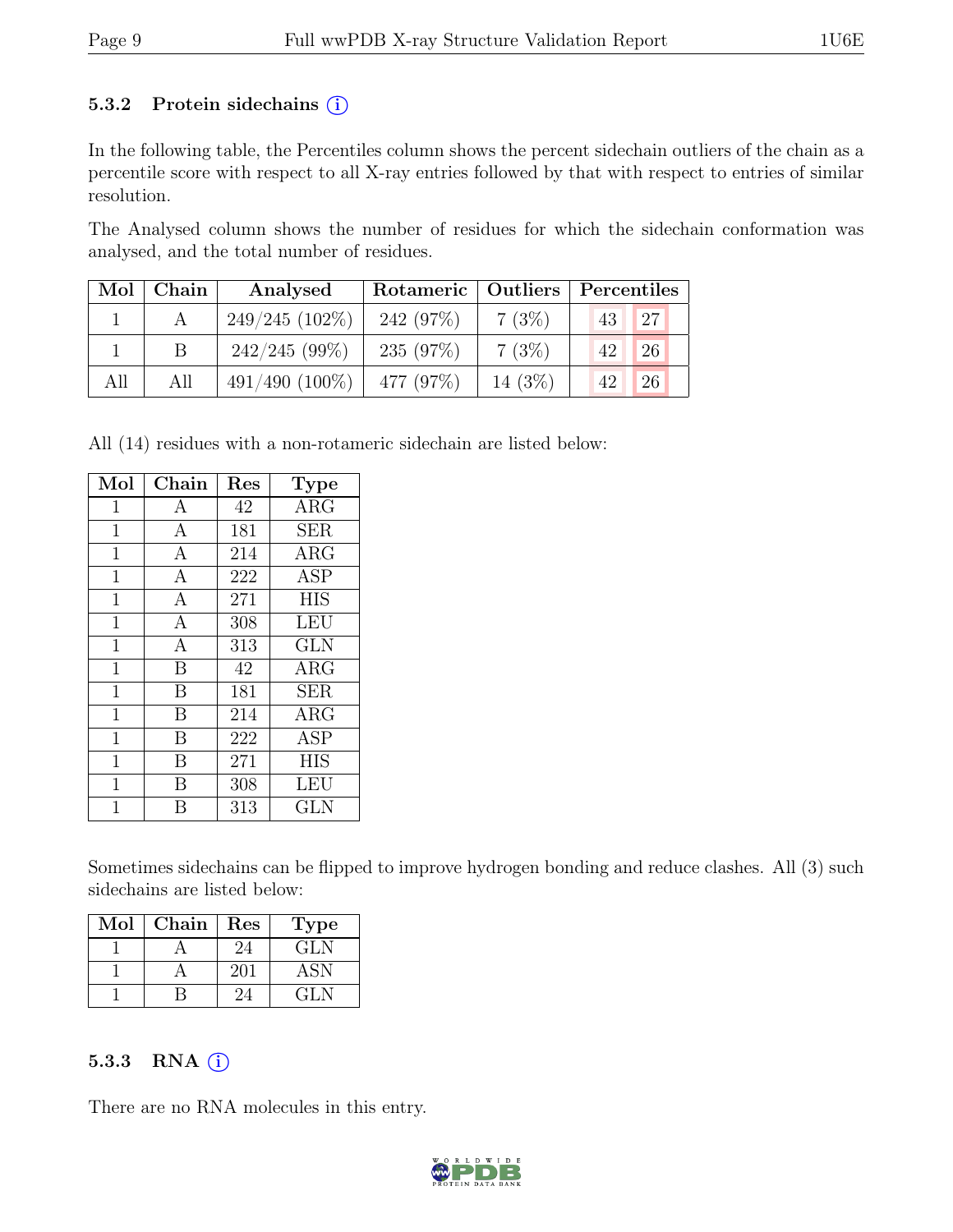#### 5.4 Non-standard residues in protein, DNA, RNA chains  $(i)$

There are no non-standard protein/DNA/RNA residues in this entry.

#### 5.5 Carbohydrates  $(i)$

There are no monosaccharides in this entry.

### 5.6 Ligand geometry  $(i)$

Of 4 ligands modelled in this entry, 4 are monoatomic - leaving 0 for Mogul analysis.

There are no bond length outliers.

There are no bond angle outliers.

There are no chirality outliers.

There are no torsion outliers.

There are no ring outliers.

No monomer is involved in short contacts.

### 5.7 Other polymers  $(i)$

There are no such residues in this entry.

### 5.8 Polymer linkage issues  $(i)$

There are no chain breaks in this entry.

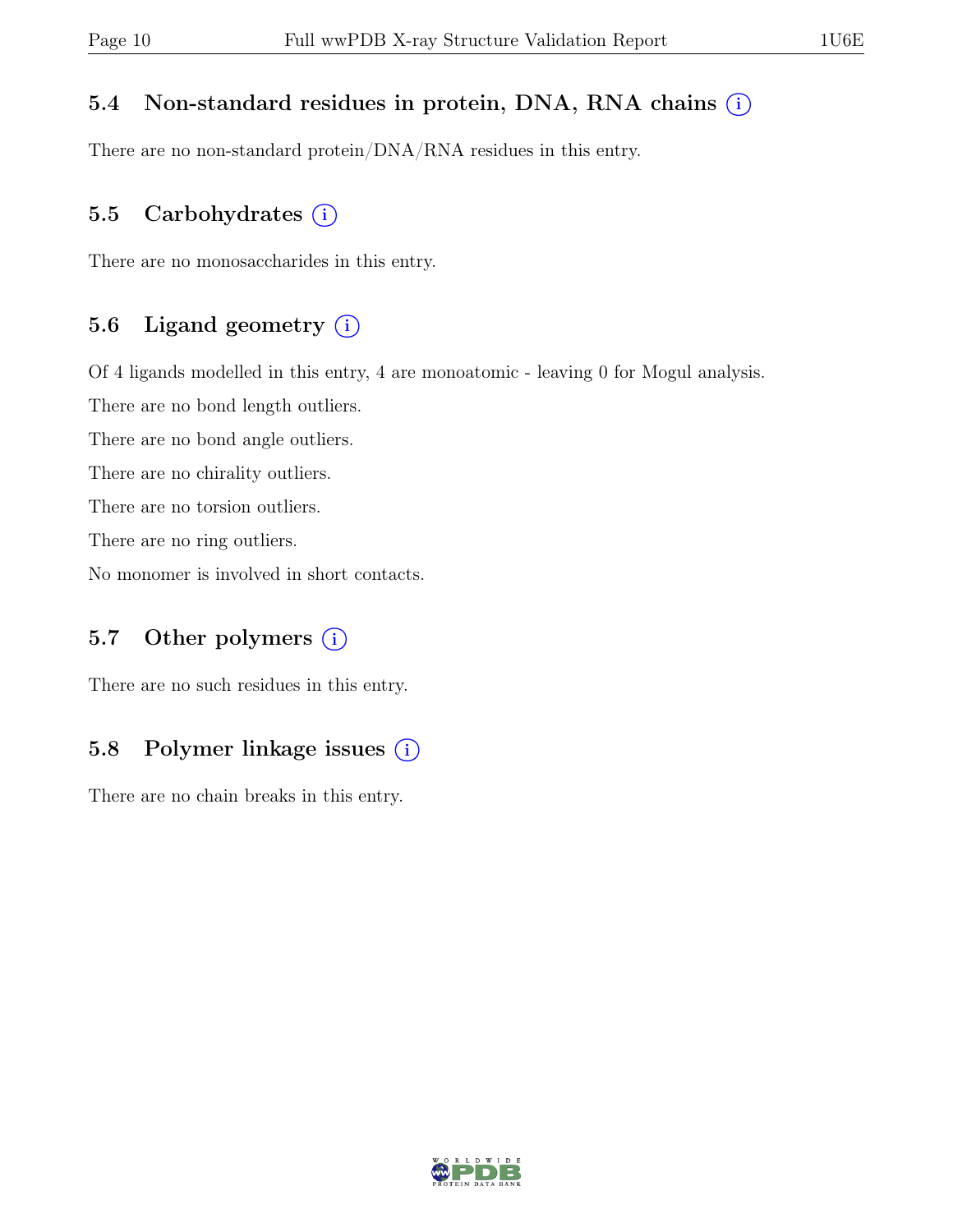## 6 Fit of model and data  $(i)$

## 6.1 Protein, DNA and RNA chains (i)

In the following table, the column labelled ' $\#\text{RSRZ}>2$ ' contains the number (and percentage) of RSRZ outliers, followed by percent RSRZ outliers for the chain as percentile scores relative to all X-ray entries and entries of similar resolution. The OWAB column contains the minimum, median,  $95<sup>th</sup>$  percentile and maximum values of the occupancy-weighted average B-factor per residue. The column labelled 'Q< 0.9' lists the number of (and percentage) of residues with an average occupancy less than 0.9.

| Mol | Chain | Analysed        | ${ <\hspace{-1.5pt} {\rm RSRZ}\hspace{-1.5pt}>}$ | # $RSRZ>2$                    | $\mid$ OWAB( $A^2$ ) $\mid$ Q<0.9 |           |
|-----|-------|-----------------|--------------------------------------------------|-------------------------------|-----------------------------------|-----------|
|     |       | $334/335(99\%)$ | 0.14                                             | 28 <br>$17(5\%)$<br>26        | 6, 10, 22, 55                     | $2(0\%)$  |
|     |       | $334/335(99\%)$ | 0.21                                             | $23(6\%)$ 16 16 6, 10, 20, 35 |                                   | $1(0\%)$  |
| All | All   | 668/670(99%)    | 0.18                                             | 40 (5\%) 21<br> 21            | 6, 10, 22, 55                     | $+3(0\%)$ |

All (40) RSRZ outliers are listed below:

| Mol            | Chain                   | Res                 | Type                    | <b>RSRZ</b>      |
|----------------|-------------------------|---------------------|-------------------------|------------------|
| $\mathbf{1}$   | B                       | 23                  | <b>CYS</b>              | 8.2              |
| $\overline{1}$ | $\boldsymbol{\rm{A}}$   | 317(B)              | <b>LYS</b>              | 6.5              |
| $\overline{1}$ | $\overline{A}$          | 271                 | <b>HIS</b>              | $\overline{5.5}$ |
| $\overline{1}$ | $\, {\bf B}$            | 171                 | PHE                     | 5.4              |
| $\overline{1}$ | $\overline{\mathrm{B}}$ | $\overline{317(B)}$ | $\overline{\text{LYS}}$ | $\overline{4.5}$ |
| $\overline{1}$ | $\, {\bf B}$            | 27                  | ASP                     | 4.4              |
| $\overline{1}$ | $\overline{\mathbf{B}}$ | 24                  | <b>GLN</b>              | 4.4              |
| $\overline{1}$ | $\overline{A}$          | $-7$                | ILE                     | 3.9              |
| $\overline{1}$ | $\overline{\mathrm{B}}$ | $-10$               | <b>MET</b>              | 3.9              |
| $\overline{1}$ | $\overline{\mathbf{B}}$ | 32                  | <b>TRP</b>              | $\overline{3.8}$ |
| $\overline{1}$ | $\overline{A}$          | 101                 | <b>LYS</b>              | 3.7              |
| $\overline{1}$ | $\overline{A}$          | $-10$               | $\overline{\text{MET}}$ | 3.6              |
| $\overline{1}$ | $\overline{B}$          | 31                  | <b>GLU</b>              | $3.5\,$          |
| $\overline{1}$ | $\overline{A}$          | $27\,$              | ASP                     | 3.4              |
| $\overline{1}$ | $\overline{A}$          | $\overline{31}$     | $\overline{\text{GLU}}$ | $\overline{3.3}$ |
| $\overline{1}$ | $\overline{A}$          | 32                  | TRP                     | 3.2              |
| $\overline{1}$ | $\overline{\mathbf{B}}$ | $\overline{22}$     | ILE                     | $\overline{3.1}$ |
| $\mathbf{1}$   | $\boldsymbol{A}$        | 100                 | <b>ALA</b>              | 3.1              |
| $\overline{1}$ | $\overline{A}$          | 151                 | $\overline{\rm{ARG}}$   | 3.0              |
| $\overline{1}$ | $\overline{A}$          | 307                 | <b>GLY</b>              | $3.0\,$          |
| $\overline{1}$ | $\overline{B}$          | 263                 | <b>ASP</b>              | 2.9              |
| $\overline{1}$ | $\boldsymbol{B}$        | 262                 | <b>PRO</b>              | 2.8              |
| $\overline{1}$ | $\overline{B}$          | 149                 | <b>TYR</b>              | 2.7              |
| $\overline{1}$ | Β                       | 229                 | $\overline{\text{ASP}}$ | $2.6\,$          |

Continued on next page...

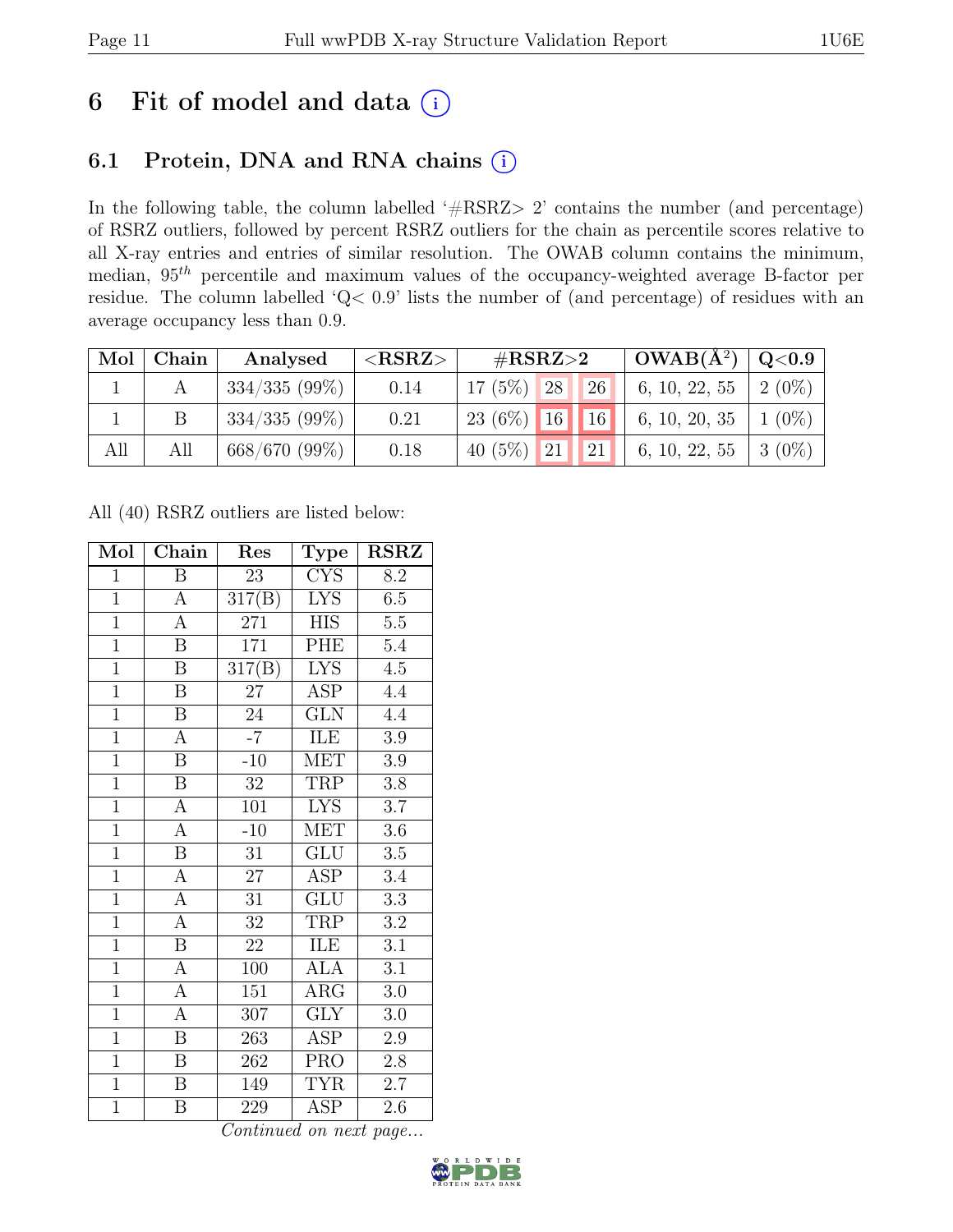| Mol          | Chain            | Res    | <b>Type</b> | <b>RSRZ</b> |
|--------------|------------------|--------|-------------|-------------|
| 1            | B                | $-7$   | ILE         | 2.6         |
| 1            | A                | 317(A) | <b>PRO</b>  | 2.6         |
| $\mathbf{1}$ | $\boldsymbol{B}$ | 148    | <b>MET</b>  | $2.6\,$     |
| $\mathbf{1}$ | $\mathbf{A}$     | -6     | ALA         | 2.5         |
| $\mathbf{1}$ | $\overline{A}$   | 24     | <b>GLN</b>  | 2.5         |
| $\mathbf{1}$ | B                | 28     | <b>SER</b>  | 2.5         |
| $\mathbf{1}$ | $\boldsymbol{B}$ | 184    | GLU         | 2.5         |
| $\mathbf{1}$ | $\boldsymbol{A}$ | 171    | PHE         | 2.4         |
| $\mathbf{1}$ | $\boldsymbol{B}$ | 18     | <b>THR</b>  | 2.4         |
| $\mathbf{1}$ | $\boldsymbol{B}$ | 256    | <b>LYS</b>  | 2.3         |
| $\mathbf{1}$ | $\boldsymbol{B}$ | 101    | <b>LYS</b>  | 2.2         |
| $\mathbf{1}$ | A                | 308    | <b>LEU</b>  | 2.1         |
| $\mathbf{1}$ | $\boldsymbol{B}$ | 201    | <b>ASN</b>  | 2.1         |
| 1            | $\boldsymbol{B}$ | $-6$   | ALA         | 2.1         |
| 1            | B                | $29\,$ | <b>SER</b>  | 2.1         |
| $\mathbf{1}$ | $\boldsymbol{A}$ | 25     | <b>HIS</b>  | 2.0         |

Continued from previous page...

#### 6.2 Non-standard residues in protein, DNA, RNA chains  $(i)$

There are no non-standard protein/DNA/RNA residues in this entry.

#### 6.3 Carbohydrates  $(i)$

There are no monosaccharides in this entry.

#### 6.4 Ligands  $(i)$

In the following table, the Atoms column lists the number of modelled atoms in the group and the number defined in the chemical component dictionary. The B-factors column lists the minimum, median,  $95<sup>th</sup>$  percentile and maximum values of B factors of atoms in the group. The column labelled 'Q< 0.9' lists the number of atoms with occupancy less than 0.9.

| Mol | l'vpe | Chain | Res  | Atoms | RSCC                                                                                                                                                                                                                                                                                                                                                 | $_{\rm RSR}$ | $\vert$ B-factors( $\rm \AA^2$ ) | ${<}0.9$ |
|-----|-------|-------|------|-------|------------------------------------------------------------------------------------------------------------------------------------------------------------------------------------------------------------------------------------------------------------------------------------------------------------------------------------------------------|--------------|----------------------------------|----------|
|     |       |       | 1502 |       | 0.98                                                                                                                                                                                                                                                                                                                                                 | $0.06\,$     | 20, 20, 20, 20                   |          |
|     |       |       | 1501 |       | 0.98                                                                                                                                                                                                                                                                                                                                                 | 0.07         | 25, 25, 25, 25                   |          |
|     | ٦L    |       | 1500 |       | ${0.99}% \noindent where $d = 0.99$ and $d = 0.99$ and $d = 0.99$ for $d = 0.99$ and $d = 0.99$ for $d = 0.99$ and $d = 0.99$ for $d = 0.99$ for $d = 0.99$ for $d = 0.99$ for $d = 0.99$ for $d = 0.99$ for $d = 0.99$ for $d = 0.99$ for $d = 0.99$ for $d = 0.99$ for $d = 0.99$ for $d = 0.99$ for $d = 0.99$ for $d = 0.99$ for $d = 0.99$ for$ | 0.09         | 23, 23, 23, 23                   |          |
|     |       |       | 503  |       | 0.01                                                                                                                                                                                                                                                                                                                                                 | J.12         | 19, 19, 19, 19                   |          |